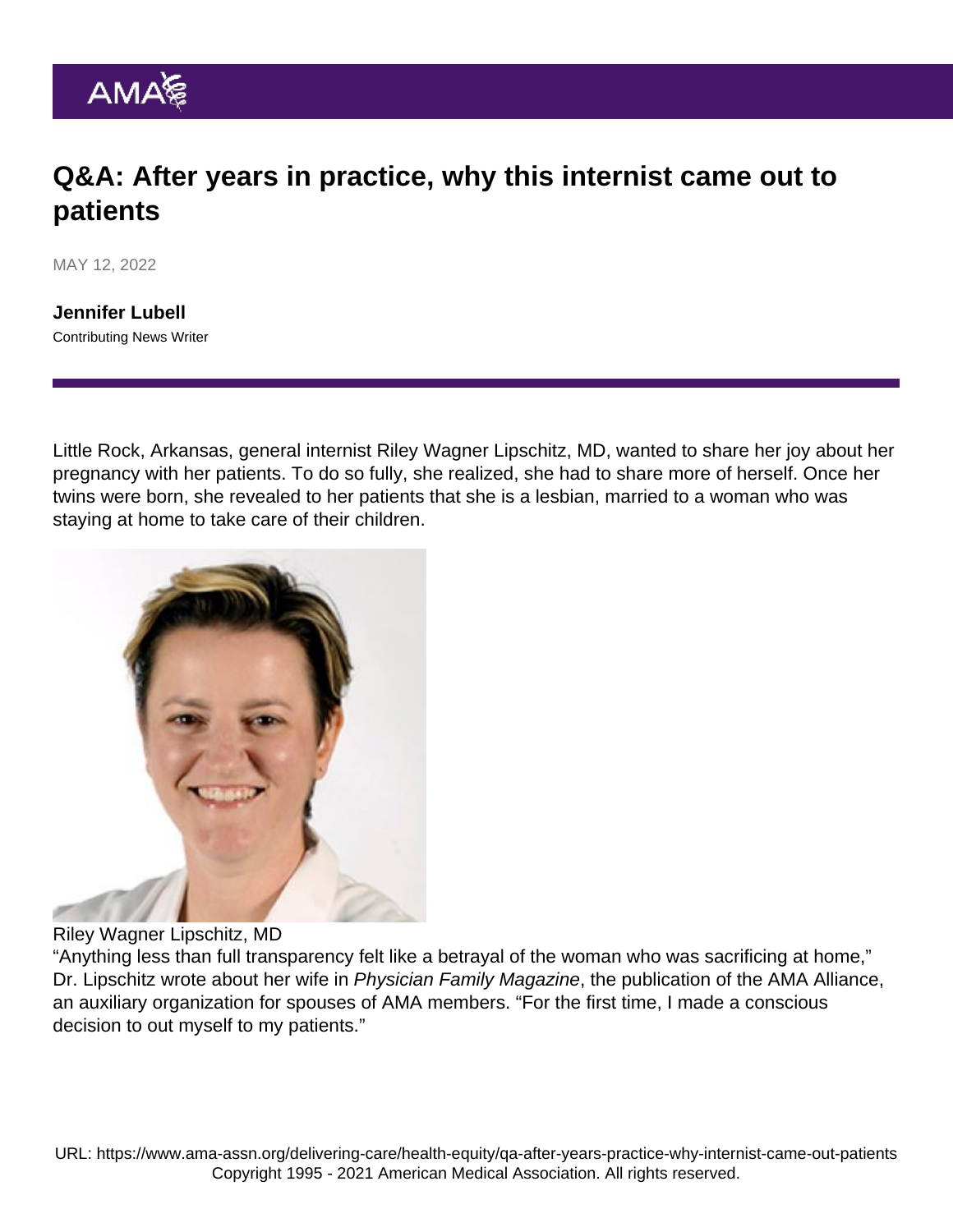Read up on five keys to [navigating the residency Match as an LGBTQ+ applicant](https://www.ama-assn.org/residents-students/residency/5-keys-navigating-residency-match-lgbtq-applicant). Also learn about the [AMA Advisory Committee on LGBTQ Issues](https://www.ama-assn.org/member-groups-sections/advisory-committee-lgbtq-issues), which highlights LGBTQ+ news and topics related to patients and physicians, offers LGBTQ+ leadership opportunities, and [advances understanding of](https://www.ama-assn.org/delivering-care/population-care/understanding-lgbtq-health-issues) [LGBTQ+ health issues](https://www.ama-assn.org/delivering-care/population-care/understanding-lgbtq-health-issues).

As a medical student, Dr. Lipschitz—now assistant professor in the Division of General Internal Medicine at University of Arkansas Medical Services (UAMS) Health—felt powerless to speak up when she encountered prejudice in the operating room. In a Q&A, she reveals how she found her voice as an LGBTQ+ physician, and why she chose internal medicine to help patients find their own empowerment.

AMA: Can you share what it was like growing up and identifying as a lesbian, finding a partner, and getting married?

Dr. Lipschitz: I didn't identify as queer until college. I grew up in Little Rock, Arkansas. I had a very stereotypical two-doctor parent family. I went to Pomona College in California and met a wonderful woman who I ended up dating for nearly 14 years. She was with me as we navigated post-college life, dealing with family, figuring out careers, medical school.

I went to medical school here in Arkansas. I split with my ex and went to train in residency at the University of Pennsylvania. When I came home, I met my wife Jennifer and got married. A couple of years later, we had two little children. Now we're living an intense family life in Arkansas.

AMA: You're an internist with UAMS Health. Why did you choose internal medicine?

Dr. Lipschitz: I didn't go straight to medical school from college. Initially I did health care education and consulting type work. In that journey, I was exposed to some of the real challenges in our health care system. If you were healthy or unhealthy and educated, it was difficult to navigate. If you were poor and unhealthy, it was virtually impossible. I became passionate about helping people navigate the health care system, making them empowered consumers of health care. In that process, I realized: people listen to doctors.

The whole point of going to medical school was I wanted to become a primary care physician. I believe that primary care is one of the biggest centerpieces to improving health outcomes in this country and changing the way our health system is built. I feel passionately about providing strong primary care, especially as people get increasingly sick.

I focus on high-cost, high-need patients who are repeatedly hospitalized or have lots of psychosocial barriers to care. And I build clinics to help those people specifically. Internal medicine really helped me find the breadth to become a good primary care physician.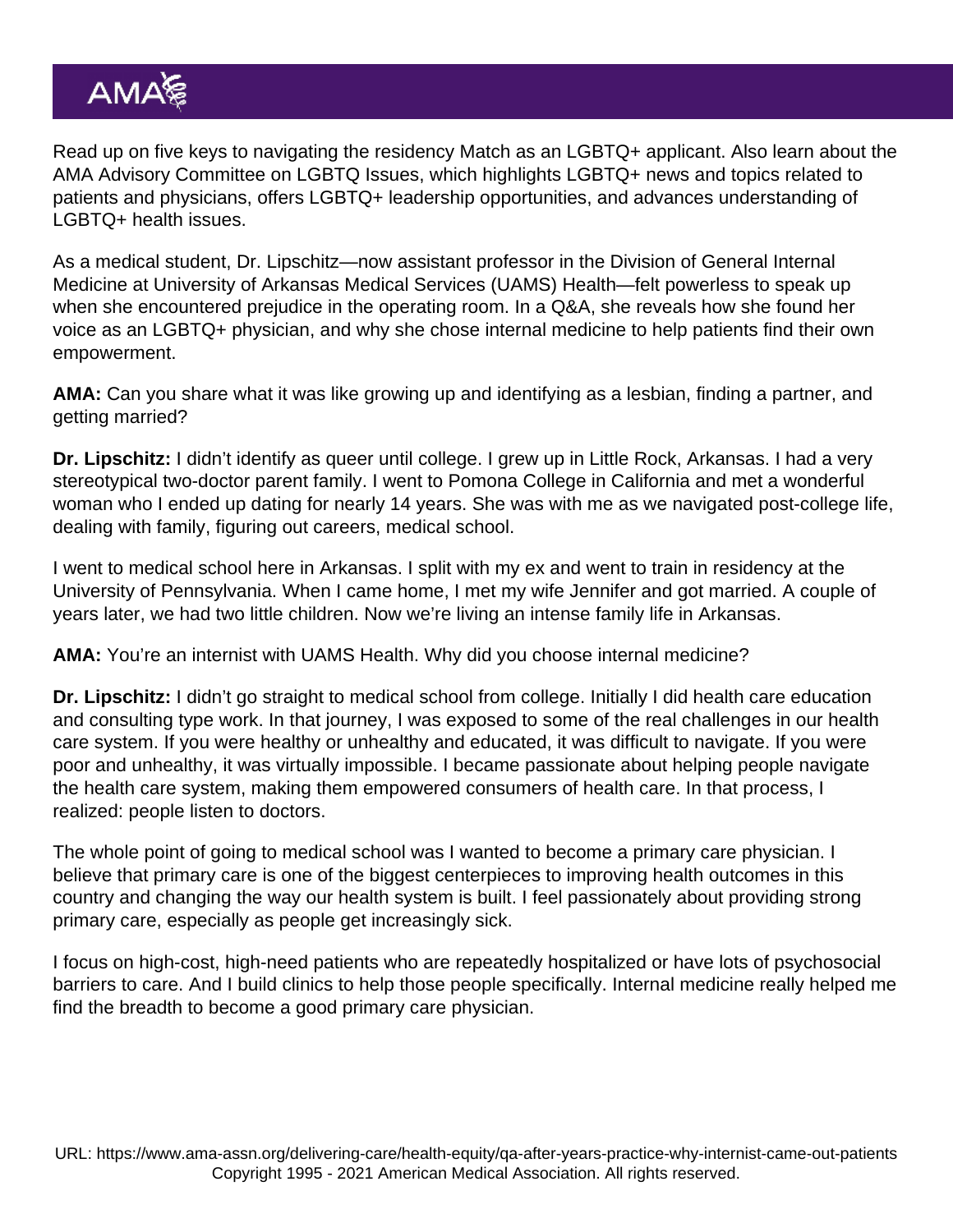AMA: You were one of a handful of lesbians at UAMS College of Medicine. What was your training experience like?

Dr. Lipschitz: When I was in medical school, I had one particularly painful experience with an attending physician, a female surgeon, who said some homophobic things and made me quite uncomfortable. It was one of the few times I had that type of experience. I went to an incredibly liberal college and I was relatively protected from any type of homophobia—unlike many of my peers who grew up in the South.

AMA: Was this physician aware that you were a lesbian?

Dr. Lipschitz: I don't think she was aware. This was around the time that gay marriage bills were going crazy around the country. Chick-fil-A was supporting all this anti-LGBTQ legislation. We were in the OR, and I was stuck with this surgeon for about eight hours. She repeatedly kept telling us that she was going to take everyone to Chick-fil-A after the surgery was done because she "knew all of our values in the OR aligned" with her.

Then she was bantering with the nurse anesthetist about marriages between a man and a woman and how "all of these people have gone astray." I'm silently sitting there, trying to help her remove a gall bladder and trying to learn something about surgery. I'm fuming and thinking: This woman has no idea that I'm gay and I don't think she cares. What am I going to do if she invites me out to Chick-fil-A. Should I go because I want a good grade and she's in a position of power? Am I going to make some excuse or be honest with her—that I don't agree with anything she says?

Truthfully, I didn't do the latter. I didn't feel strong enough to do that. I remember calling my mentor and telling her about it and how upset I was. She supported me and helped me navigate it. I ended up writing a letter to the department of surgery about my experience and how difficult it was. That helped me, along with another gay friend in medical school. We decided to create an alliance for LGBTQidentifying medical students, to support them and help them navigate this journey.

What was interesting is how many faculty and staff showed up in that first meeting. I'm talking about staff from all over the health system. I think they needed a cover—the safety of medical students—to organize. And that was really revealing to me because it became increasingly clear that many people didn't feel safe at our institution, talking about their experiences as gay people.

The alliance continued to evolve and grow after I left for my residency. It's much more studentoriented now. But in the interim, they've developed an office for equity, diversity and inclusion. This has taken on a lot of issues in our culture at the University of Arkansas and made LGBTQ challenges more front and center than they were when I was training.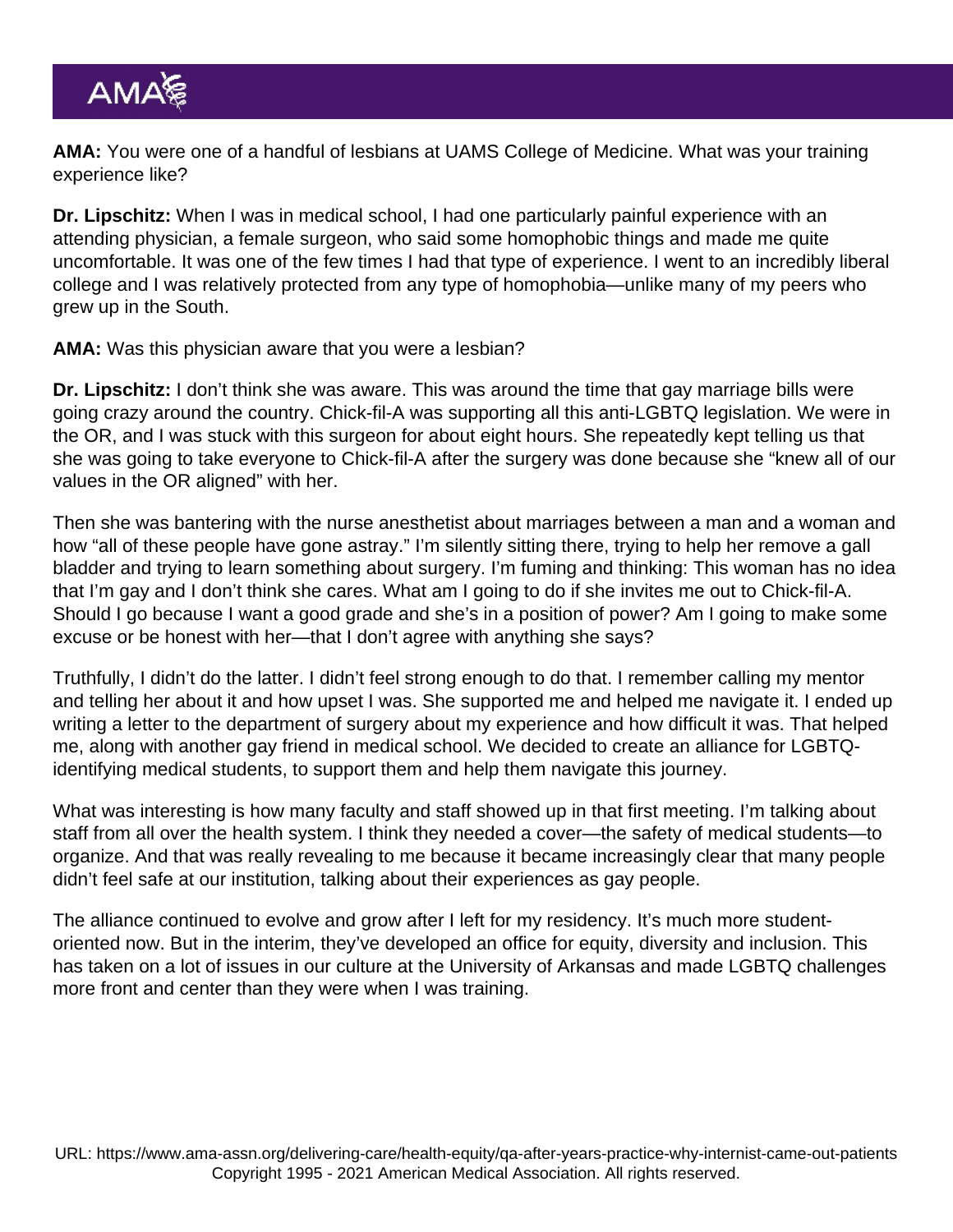AMA: Something happened during your residency—you hesitated to share this part of yourself with patients. What made you reluctant at first?

Dr. Lipschitz: When you're a physician, especially a young physician, you're trying to build relationships with patients. I wanted to preserve the sanctity of that doctor-patient relationship at all costs. I wanted my patients to feel safe and share what they needed to share. I realized that I would pause if they asked me a personal question about whether I was married or if I had children.

I would pause and internally ask myself: "Can I be honest and say I'm gay?"

From residency to recent experiences, I chose not to disclose for fear of unearthing bigotry or homophobia in my patients. I didn't want to make them uncomfortable, and I didn't want to make myself uncomfortable. I didn't want to taint that relationship.

Selfishly, I realized if I got negative feedback I probably wasn't going to be that excited to see them again. I really had the mentality of—I don't want to rock the boat. Disclosing truths about yourself are split-second decisions. You don't really pay attention to it. But it chips away at you in little, tiny ways, where you realize that you're not as being as authentic as you would like to be.

AMA: What was the catalyst for outing yourself to patients?

Dr. Lipschitz: When I had kids. People were so excited when I was pregnant. I was having twins, so I was huge. When people find out you're having twins, the enthusiasm explodes. They wanted to know all about it. It's an open door to share your experiences. You can't avoid it. Being a gay physician, I can choose whether to talk about my wife or sexuality. But when you're huge and pregnant, you can't hide.

Even during pregnancy, I wasn't that intentional about telling people. When I came back from maternity leave, it was really hard to have these two little babies at home. Navigating that journey was challenging in so many ways. When people would ask, "Who's taking care of your kids?" I felt like I couldn't be dishonest. I had to say that my wife was at home taking care of our children. Anything less would be disrespectful to her and her experience as a stay-at-home mom, and to my family.

That was a huge shift emotionally. What initially began as little shifts of omission to preserve the doctor-patient relationship wasn't necessarily impactful to me at the time. Whereas, if I chose to omit my wife, that would be more than I could bear. And I wasn't going to self-sacrifice in that moment. If they had a problem with me or my family, I was going to protect my family over the doctor-patient relationship.

AMA: How has it worked out? What has been the reaction from your patients?